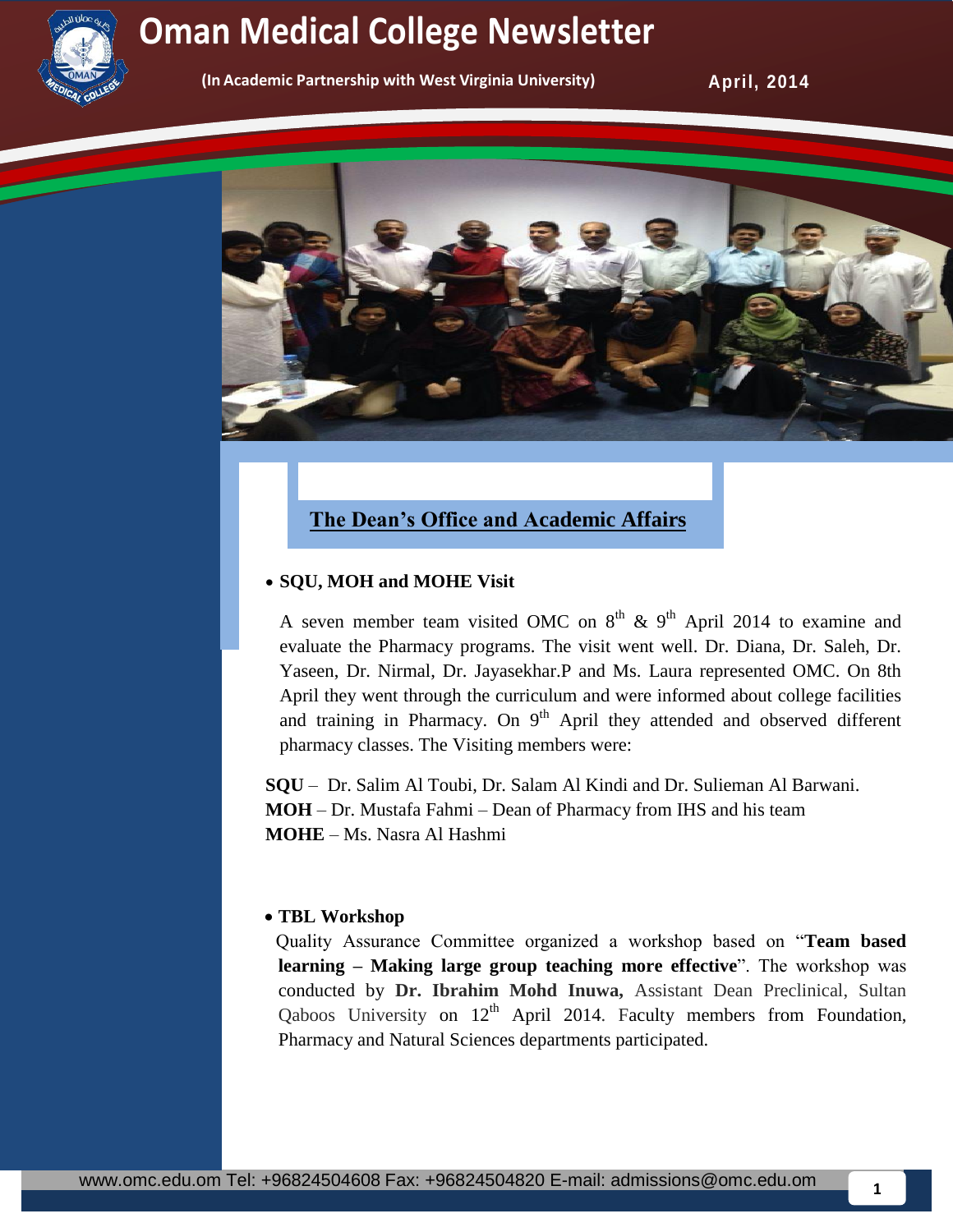# **Newsletter Oman Medical College**

#### **Parent's Night**

A discussion meeting on academic performance with the parents of Foundation, Pharmacy and Pre medicine was scheduled on 14<sup>th</sup> April 2014. The turnout of parents this year was much better than the previous years.

#### **OMC Research Day**

The first OMC Research Day was held on April 23, 2014 in the Auditorium at the Bowshar Campus. The Research Day, suggested by Dr. Diana Beattie, Dean Pre-medicine & Pharmacy, was organized with the explicit aim of fostering a culture of discovery and innovation at OMC. The day started at 9:00 am with the welcome address by the Dean, Dr. Diana Beattie. In her talk she gave an overview of the field of medical research with emphasis on the scope of basic, translational and health outcomes research.

Dr. Uwe Fass, Associate Professor of Biochemistry, Sohar Campus presented his research on the topic 'Cystic Fibrosis in Oman-An OMC Research Experience' , in which he traced the prevalence, incidence and the predictors of Cystic Fibrosis from the year 2000 onwards in the Omani population. The coffee break at 10:30 am was followed by a series of lectures by professors from both Sohar and Bowshar Campus'. Dr. John Muthusami, Professor of Surgery, Sohar spoke on the topic 'Carcinoma of the Oral Cavity- A Model for Clinical, Laboratory and Animal Research'. This was followed by talks by the professors of the Bowshar Campus, Dr. Shah Alam Khan, Dr. H.R. Chitme and Ph. Nida'a Mohammed Ali Wadi. The last presentation was by Dr. Syed Mohd. Saud , MD 2012, who discussed his research on the effects of radio waves on rapidly multiplying stem cells.

The lunch break was announced at 1:30 pm and thereafter the program was open for the viewing of posters in the lobby. There were 36 posters on display from Pharmacy, Medicine and Foundation, prepared by students of OMC, Sohar and Bowshar on a wide variety of topics in medicine, pharmacy and health science. Impartial Judges were assigned to judge the posters, a process that continued until 4:00 pm due to the large number of posters and the enthusiastic students who wished to discuss their results with the judges. Prizes were awarded to the two or three best posters in each group. Faculty members, alumni and students of both the Sohar and Bowshar Campus' attended the OMC Research Day.



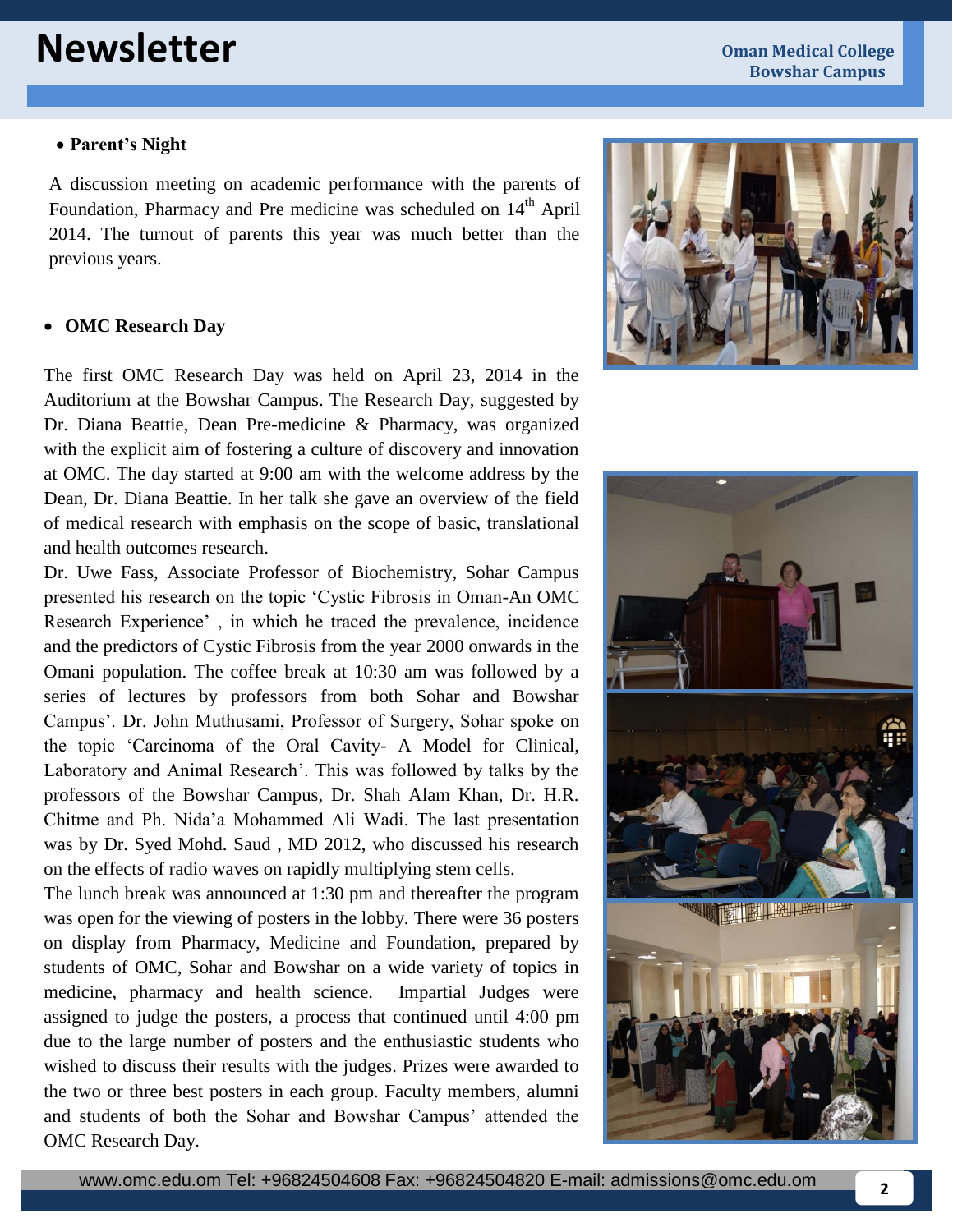#### **Activities of Pharmacy Department**

 **Ph. Nida'a** presented a paper on "Challenges of Communication Skills in Pharmacy Practice" at DUPHAT 2014 conference from  $10<sup>th</sup>$  to  $12<sup>th</sup>$  March, 2014 in Dubai. She also attended two workshops titled "Pain management pharmacotherapy & maximizing outcomes of appropriate antibiotics therapy" and Advances in Tablets manufacturing Technologies & drug industry during DUPHAT conference.



- **Dr. AR.Mullaicharam** delivered a talk on Future Approaches on Targeted Delivery of Phytochemicals on  $27<sup>th</sup>$  March 2014, Oman Medical College as part of the journal club activity.
- **Dr. Shah Alam Khan** was invited to speak at the Pharmacology course organized by the Ministry of Health, 6<sup>th</sup> April 2014, Muscat, Oman.(Topic: **Management of Asthma and COPD**)
- **Dr. Majed AbuKhader** was invited by the Foundation Department to give one hour lecture to the foundation students. This was part of an initiative to enhance students learning abilities.
- **Dr. HR Chitme** presented a paper on "Dietary Factors influencing Incidence of Stomach Cancer in Omani Patients" and attended 6<sup>th</sup> Asian Oncology Summit and  $10<sup>th</sup>$  Annual conference of the organisation of Oncology and Translational Research 2014 at Kuala Lumpur, Malaysia from April 11-13, 2014. It was organised by Elsevier, The Lancet Oncology and Organisation for Oncology and Translational Research. He also attended symposiums on Cancer research organised by Discovery channel, Bayer's Pharma and Glaxo.

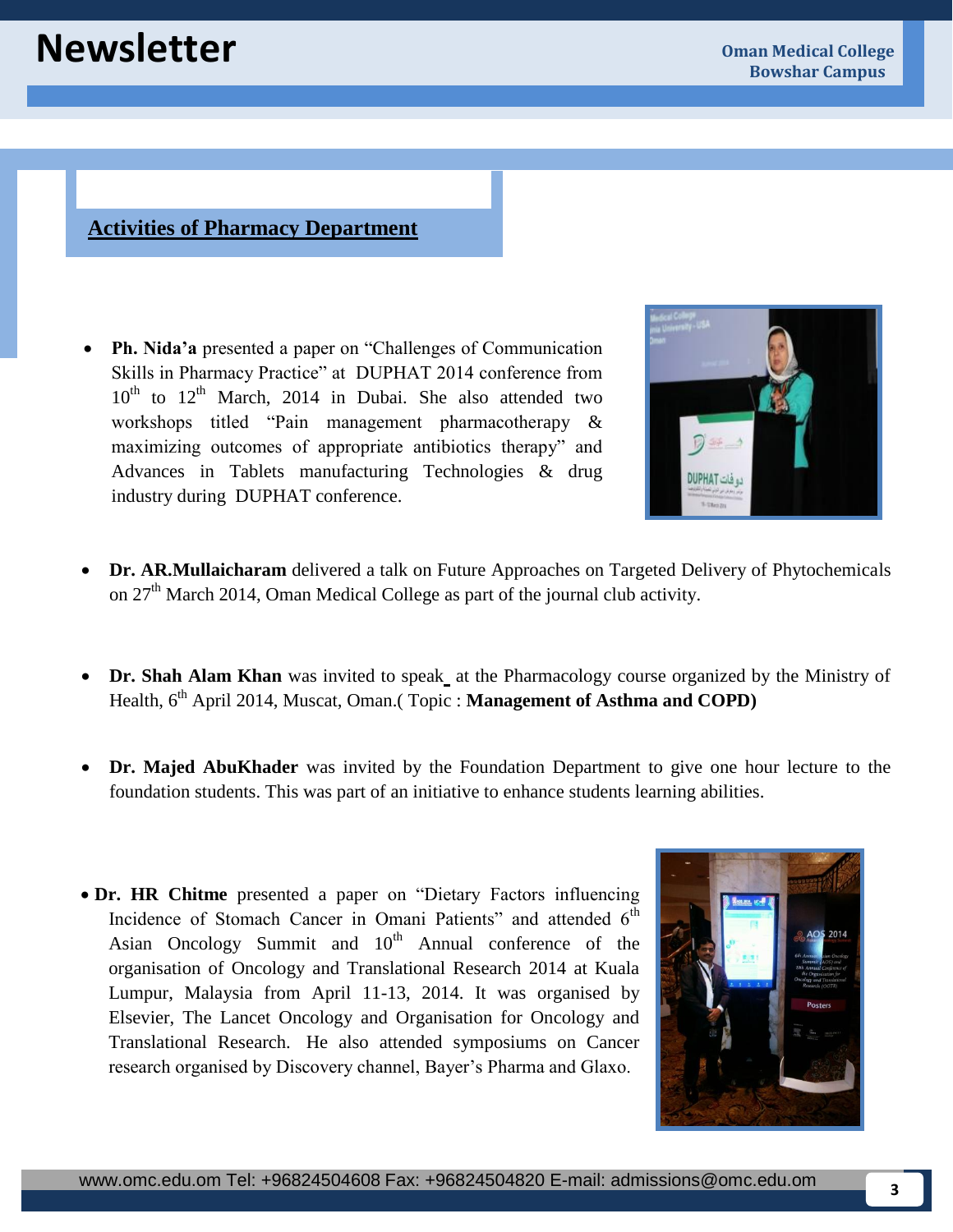- **Dr. Alka Ahuja, Dr.AR. Mullaicharam, Dr. Shah Alam Khan, Dr. Majed Abu Khader, Dr. Abdul Salam Nazmi, Dr. Rasha Al Senawi, Dr. Arshad, Dr. Sireesha, Ms. Jayalakshmi, Ms. Amal Abdul Baqi Dawood and Ms. Raghad Al Senawi attended** workshop on Enhancing teaching in large student classes- the Team based leaning (TBL) strategy on  $12<sup>th</sup>$  April 2014 at Oman Medical College, Bowshar campus, Muscat. This half day workshop was conducted by Dr. Ibrahim of SQU, with an aim to engage large groups of students in constructive and collaborative learning by using Team based learning (TBL) strategy.
- Dr. Alka Ahuja was invited as a moderator at the Diabetes awareness event on 16<sup>th</sup> April, 2014, Muscat, Oman. She highlighted how life style modification can control diabetes.
- **Dr. Abdul Salam Nazmi was invited to speak** at the Pharmacology course organized by the Ministry of Health, 17<sup>th</sup> April 2014, Muscat, Oman. He spoke on recent advances in the coagulation disorders. (Topic : Drugs used in blood coagulation.).
- **Dr. Shah Alam Khan** was a resource person on 23<sup>rd</sup> April, 2014 at Research Day, Oman Medical College, Bowshar campus, Muscat, Oman. ( Topic : Bioactive compounds of the plants and their role in health and diseases.
- **Ph. Nida'a was a speaker at the** Research Day, Oman Medical College, Bowshar campus, Muscat, Oman. ( Topic : **Formulation and evaluation of local delivery system for treatment Periodontitis.**
- **Dr. Shah Alam Khan** published a paper. **(**Shah Alam Khan, Sokindra Kumar, M.Maksood Ali, M. Mujeeb, Isolation of aliphatic carbonyl hydrocarbons and in-vitro antioxidant activity of Silybum marianum seeds, International Journal of Interdisciplinary and Multidisciplinary Studies, 2014 ;1(3):15- 20.)
- **Dr. Majed Abu Khader** published a paper (Medical prescription form as a toll of communication in medical practice in Muscat: an evaluation study. Asian Journal of Pharmaceutical and Clinical Research (2014), 7(1); 18-21.
- **Dr. Jayasekhar P.** published a paper (Jose kurian, Jinu John and P. Jayasekhar " HPTLC determination of Cilostazol in pharmaceutical dosage forms" International Journal of Advanced Research. (2014), **2(2**): 952-957 )
- **Dr. Alka Ahuja and Dr. Abdul Salam Nazmi attended the** workshop on data management and data analysis on  $24<sup>th</sup>$  April, 2014 at OMC, Sohar.
- **Dr. Alka Ahuja** was invited as a speaker at the workshop on data management and data analysis on 24<sup>th</sup> April, 2014 at OMC, Sohar Campus ( Topic: Introduction to Clinical Biostatistics)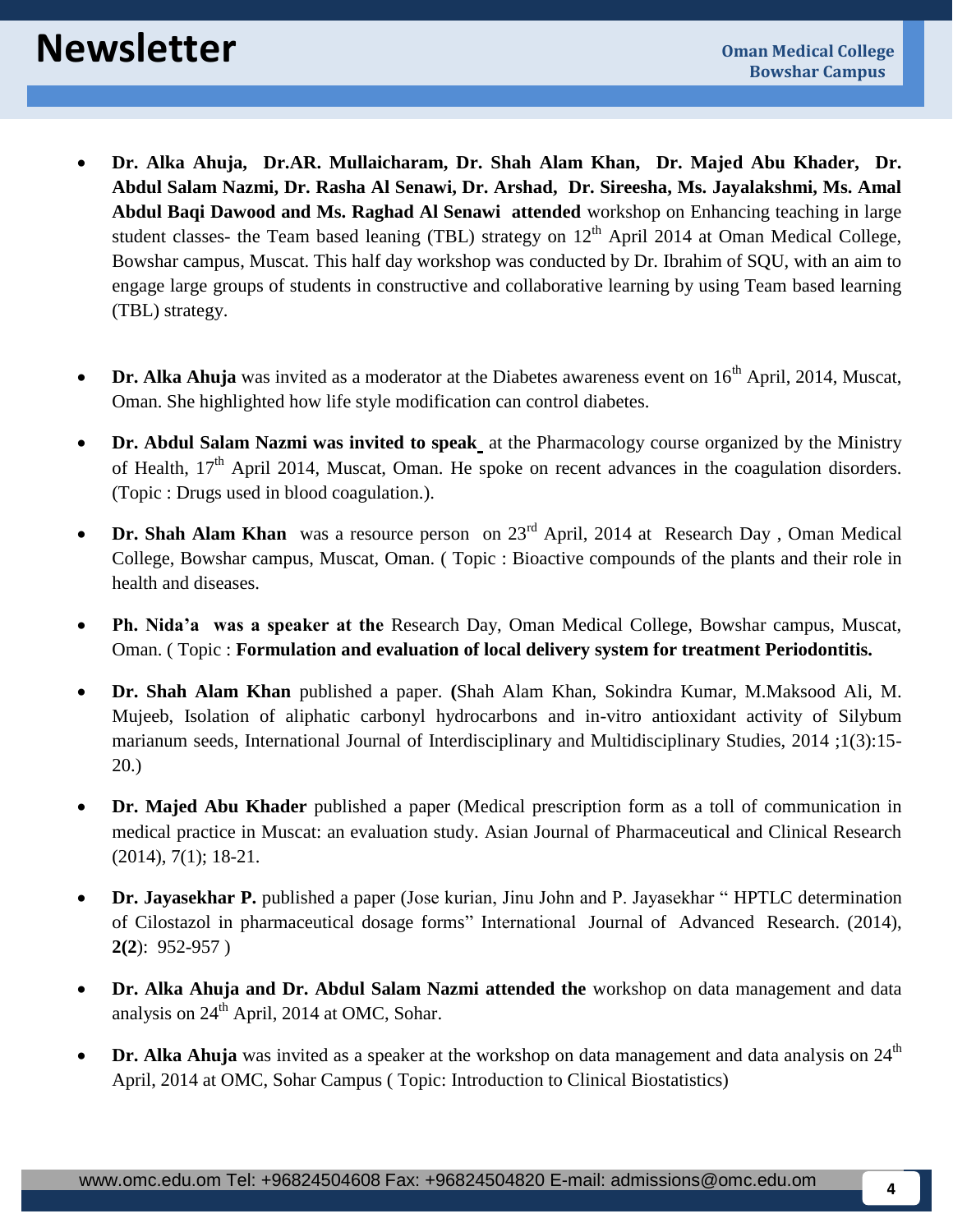### **Activities of HR & External Relations Department**

 To promote career guidance in the field of Pharmacy and Medicine, OMC invited Al-Ibdaa International School, Ibn Al-Nafees School and Al-Ibdaa International School. Students were informed about the facilities, infrastructure and professionalism.

 **Mr. Abdullah Al Ghailani** was invited to deliver a lecture on the 21<sup>st</sup> April, 2014 in Faid Al Marefah School, Muscat. The title of the lecture was The Formula of Success, where he discussed in details about planning, organizing, commitments, relations, vision and quality.

• Oman Medical College participated in the Global Higher Education Exhibition- GHEDEX2014 held on the 22-24 April , 2014,Oman International Exhibition Center, Muscat.

**5**





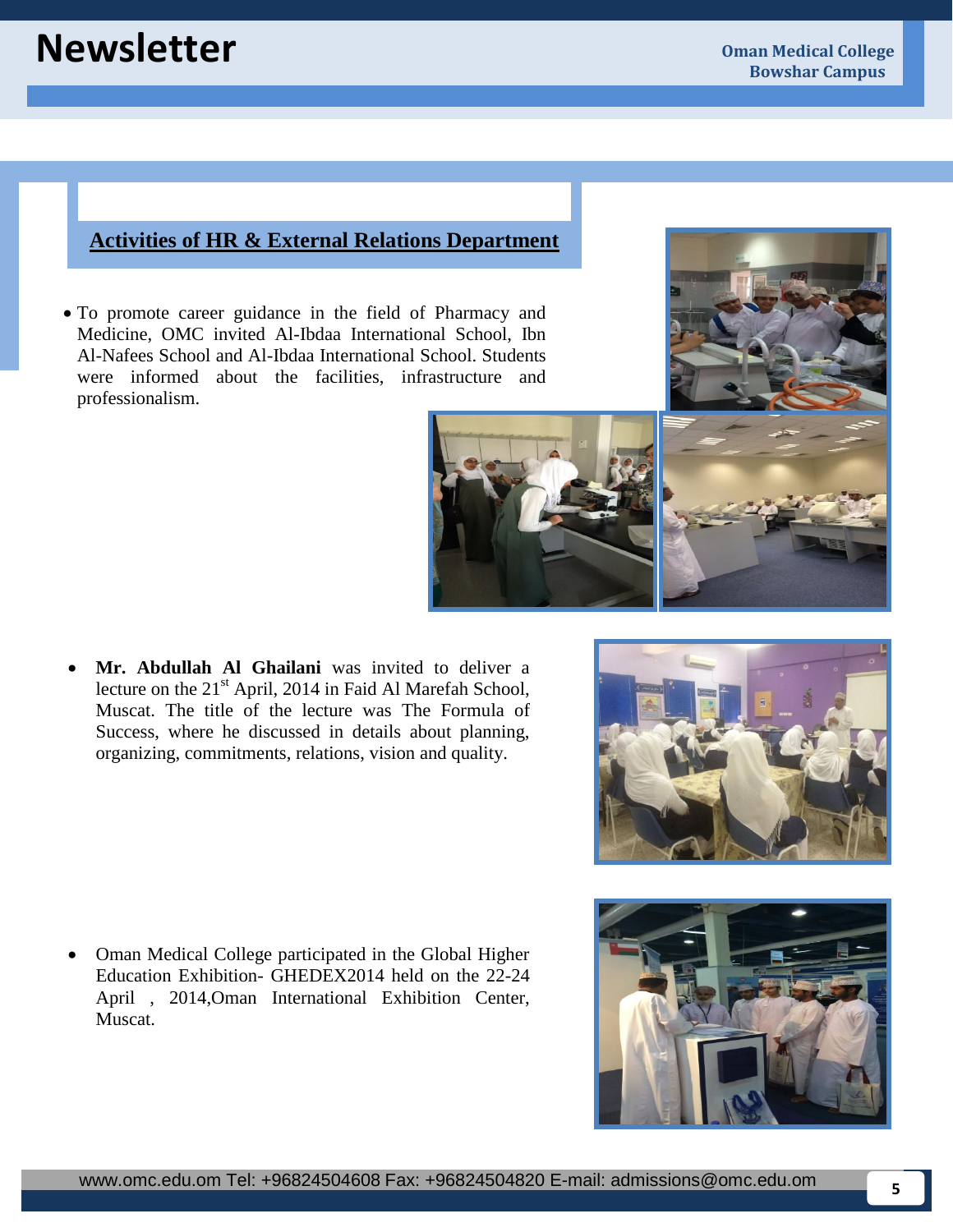# **Newsletter Oman Medical College**

#### **Activities of Library and Information service Department**

 **Mr Abdullah Hamed Al Bakri** and **Mr Hilal Nasser Al Riyami** attended the workshop on "Medical Knowledge under microscope: the hidden role of Medical Librarian" conducted by Ministry of Health, Al-Masarrah Hospital, Al Amerat, on  $8<sup>th</sup>$  of April, 2014.



### **Student Affairs**

- Seven students from year 2 and year 3 pre medicine participated in a series of debate competitions held from 6-9<sup>th</sup> of April, 2014 at the Department of Medicine and Health Science in Sultan Qaboos University during the Medical Student Week organized by the SQU-Medical Student Group. The topic of the debate in which OMC students participated was "Should Sex Education be taught in Secondary Schools in Oman". The winners of the competition were:
- First position: Dania Ali Kareem, Sultan Almazroui and Mustafa Wassifuddin
- Second position: Zaid Al Khabori, Zeena Alfadli, Muntasir Al Naamani and Dana Al Baali.